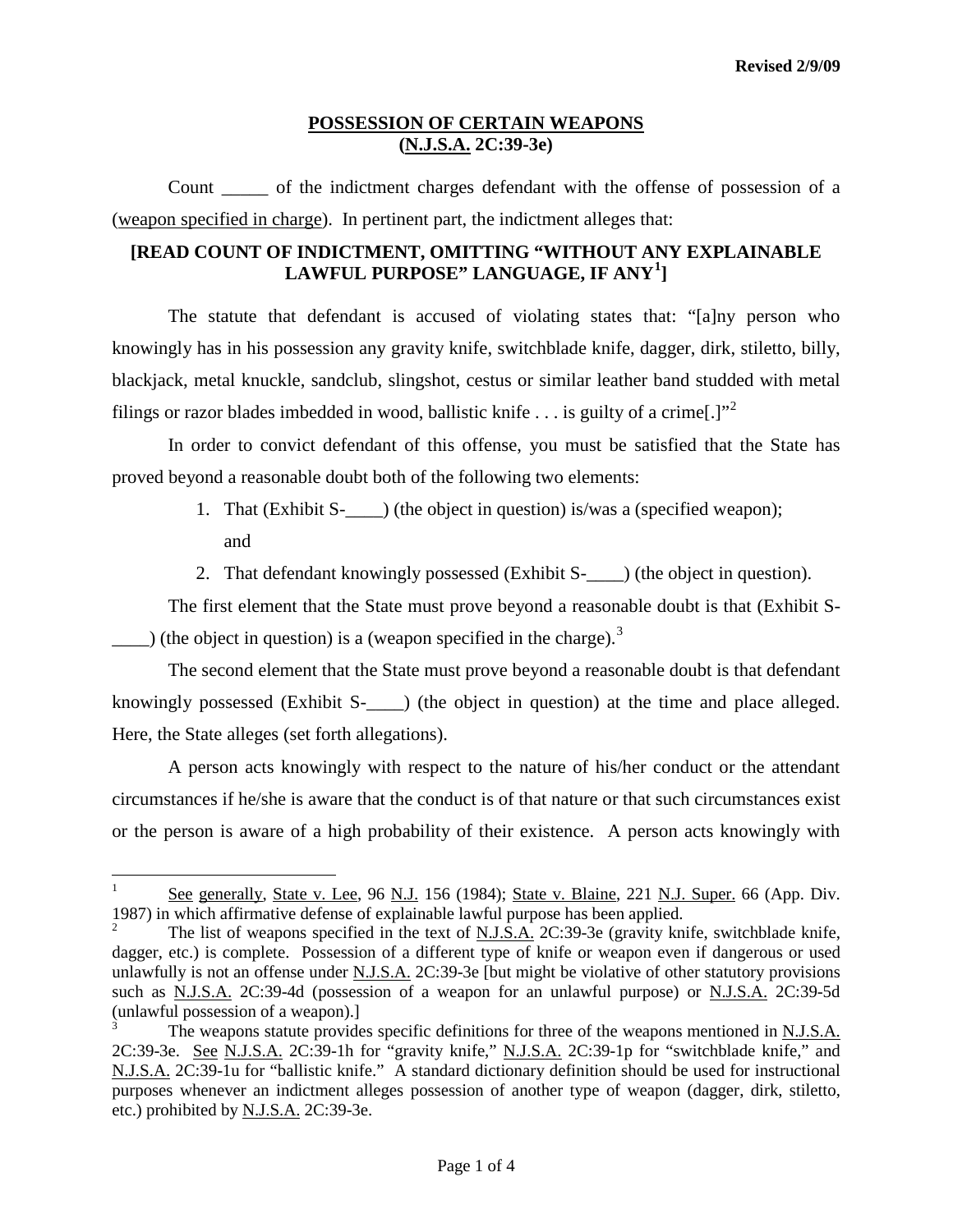respect to a result of the conduct if he/she is aware that it is practically certain that the conduct will cause a result. "Knowing," "with knowledge," or equivalent terms have the same meaning.

Knowledge is a condition of the mind. It cannot be seen. It can only be determined by inference from defendant's conduct, words or acts. A state of mind is rarely susceptible of direct proof but must ordinarily be inferred from the facts. Therefore, it is not necessary that the State produce witnesses to testify that an accused said that he/she had a certain state of mind when he/she did a particular thing. It is within your power to find that such proof has been furnished beyond a reasonable doubt by inference which may arise from the nature of his/her acts and conduct and from all he/she said and did at the particular time and place and from all surrounding circumstances established by the evidence.

Thus, the person must know or be aware that he/she possessed the item, here a (specified weapon). The State was not required to prove that, at the time that he/she knowingly possessed the (specified weapon), defendant also knew that it was a prohibited weapon.<sup>[4](#page-0-2)</sup>

Defendant's possession cannot merely be a passing control that is fleeting or uncertain in its nature. In other words, to "possess" within the meaning of the law, the defendant must knowingly procure or receive the item possessed or be aware of his/her control thereof for a sufficient period of time to have been able to relinquish his/her control if he/she chose to do so.

When we speak of possession, we mean a conscious, knowing possession. The law recognizes two kinds of possession: actual possession and constructive possession.

<span id="page-1-1"></span>A person is in actual possession of a particular article or thing when he/she knows what it is: that is, he/she has knowledge of its character and knowingly has it on his/her person at a given time. A person who, with knowledge of its character, knowingly has direct physical control over a thing, at a given time, is in actual possession of it.

<span id="page-1-0"></span>Constructive possession means possession in which the person does not physically have the property, but he/she is aware of the presence of the property and is able to and has the intention to exercise control over it.

A person who, although not in actual possession, has knowledge of its character, knowingly has both the power and the intention at a given time to exercise control over a thing, either directly or through another person or persons, is then in constructive possession of it.

 <sup>4</sup> State v. Smith, 197 N.J. 325, 338 (2009).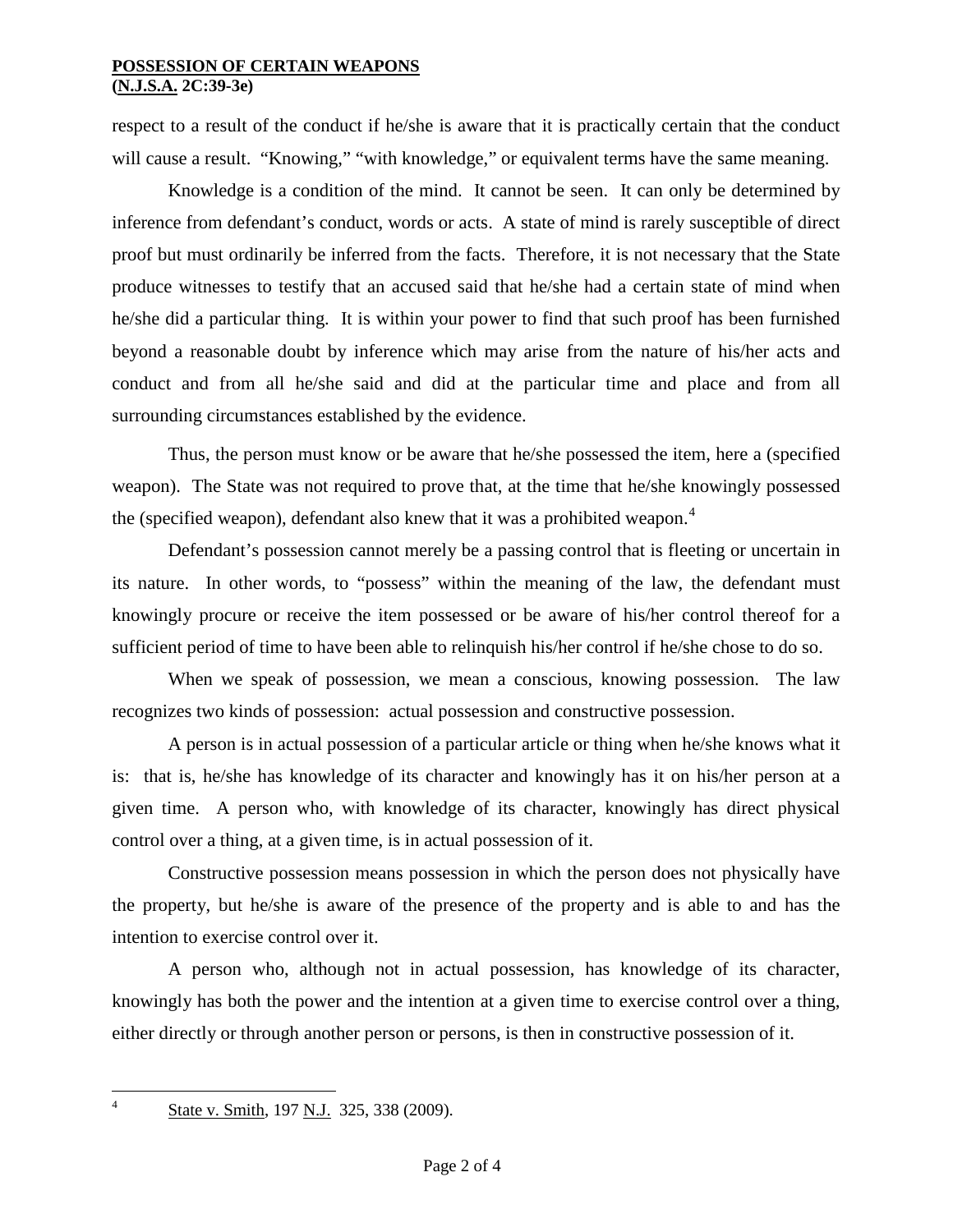The law recognizes that possession may be sole or joint. If one person alone has actual or constructive possession of a thing, possession is sole. If two or more persons share actual or constructive possession of a thing, possession is joint; that is, if they knowingly share control over the article.<sup>[5](#page-1-1)</sup>

## **[CHARGE IF AFFIRMATIVE DEFENSE OF "EXPLAINABLE LAWFUL PURPOSE" IS RAISED] [6](#page-2-0)**

During this trial, evidence has been presented that would show that defendant may have had an explainable lawful purpose for his/her possession of (Exhibit S- $\Box$ ) (the weapon). Defendant maintains that [insert explainable lawful purpose asserted by defendant] and has proffered [insert testimony/evidence offered in support of that explanation]. It is for you the jurors to consider and weigh this evidence.

The burden of disproving or negating the explanation lies with the State. In order to find defendant guilty, the State must prove beyond a reasonable doubt that defendant's possession of (Exhibit S- $\Box$ ) (the weapon) was without any explainable lawful purpose.<sup>[7](#page-2-1)</sup> If the State has proved beyond a reasonable doubt that defendant's possession of (Exhibit S-\_\_\_) (the weapon) was without any explainable lawful purpose, you must return a verdict of guilty. On the other hand, if you find that the State has failed to prove this beyond a reasonable doubt, you must return a verdict of not guilty.

# **[RESUME CHARGE IN ALL CASES:]**

<sup>&</sup>lt;sup>5</sup> If the weapon was found in a vehicle, the jury should be instructed on the permissive inference of possession allowed by N.J.S.A. 2C:39-2a. See State v. Bolton, 230 N.J. Super. 476, 480-81 (App. Div. 1989) (construing the statutory presumption in N.J.S.A. 2C:39-2a to permit only an inference for the jury's consideration). See also N.J.R.E. 303 ("presumptions against the accused in criminal cases").

<span id="page-2-0"></span><sup>6</sup> See generally, State v. Lee, 96 N.J. 156 (1984); State v. Blaine, 221 N.J. Super. 66 (App. Div. 1987).

<span id="page-2-1"></span><sup>7</sup> The prohibited weapons statute expressly exempts military personnel and law enforcement officers from the proscriptions of N.J.S.A. 2C:39-3e if possession of the prohibited weapon is authorized under law, regulations or military/law enforcement orders. See N.J.S.A. 2C:39-3g. The confiscation, seizure or other possession of a prohibited weapon by a law enforcement officer acting on his/her duty is also exempted, provided that the officer promptly notifies a superior of his possession of the prohibited weapon.

An additional exemption applies to the possession of a nightstick by a guard in the employ of a private security company, provided that (1) the guard possessed the nightstick when in the actual performance of his official duties; (2) the guard is licensed to carry a firearm; and (3) the guard has satisfactorily completed a training course in the use of a nightstick approved by the Police Training Commission. See N.J.S.A. 2C:39-3i. In matters where any of the above exemptions are asserted by the defense, instructions on these provisions, as applicable, should be given to the jury.